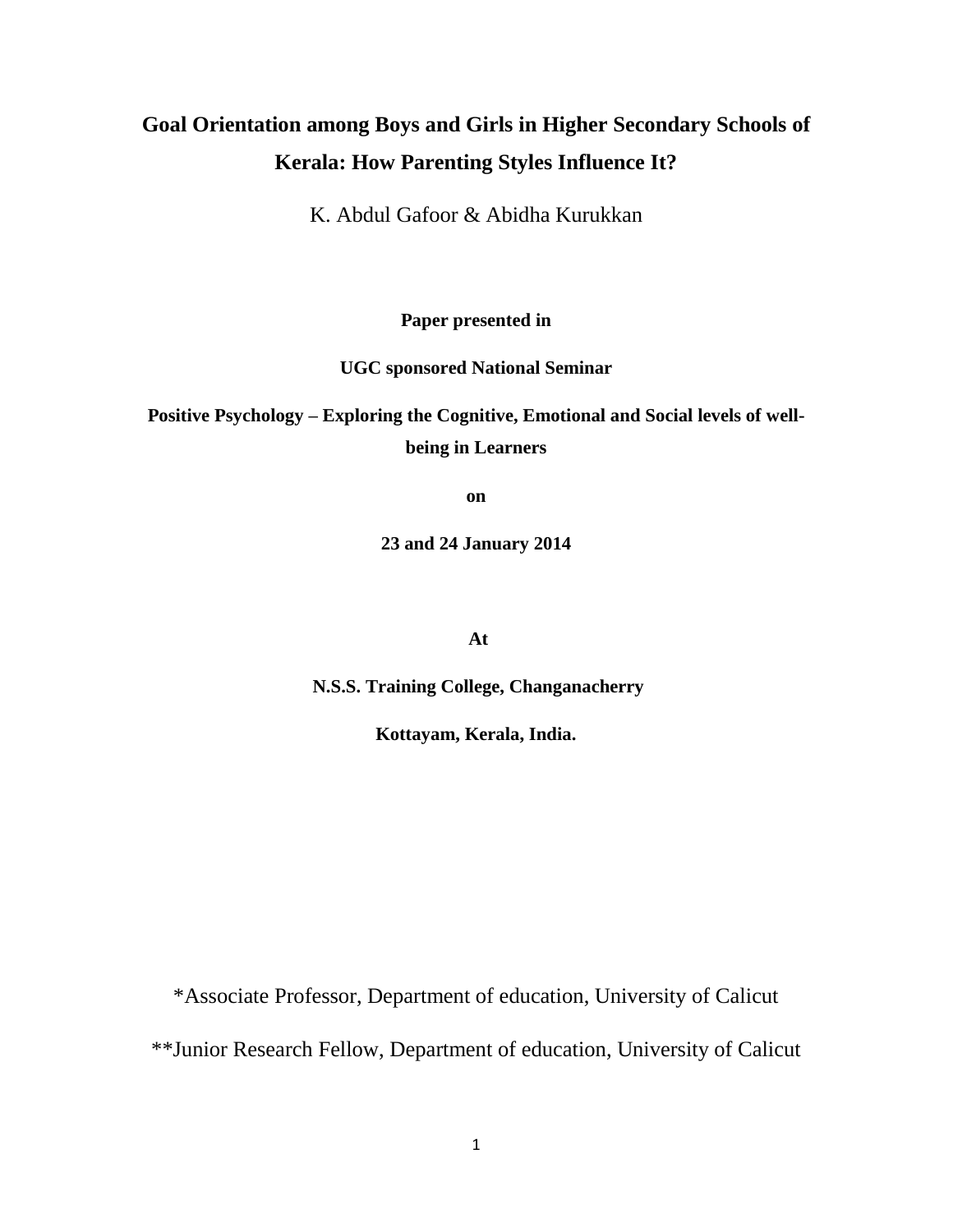## GOAL ORIENTATION AMONG BOYS AND GIRLS IN HIGHER SECONDARY SCHOOLS OF KERALA: HOW PARENTING STYLES INFLUENCE IT?

### **Abstract**

The purpose of the study is to investigate the relation between parenting style and goal orientation among boys and girls in higher secondary schools of Kerala. Four types of parenting style and five categories of goal orientation. The sample comprised of 467 girls and 365 boys from higher secondary school in Kerala who were selected throughstratified random sampling. Chi-square test of independence revealed that negligent parenting develops undefined goals and performance avoidance goals; authoritarian parenting produces more performance orientation and authoritative parenting produces more approach orientations. Also, association between parenting style and goal orientation is significant in case of adolescent boys, but not in case of girls. Findings imply that parents can influence students' goal orientation by promoting their children to set goals other than performance avoidance by changing their styles of parenting. Especially mothers' responsiveness and control have more crucial relation with goal orientation of students, and hence mothers can do more for their boys and girls in this respect.

## **Introduction**

Parenting is the duty of parents, through which parents help the young for a full-fledged development. Developmental psychologists are interested in how parents influence the development of children's social and instrumental competence since at least 1920s. One of the most robust approaches to this area is the study of what has been called "parenting style".

## **Parenting style**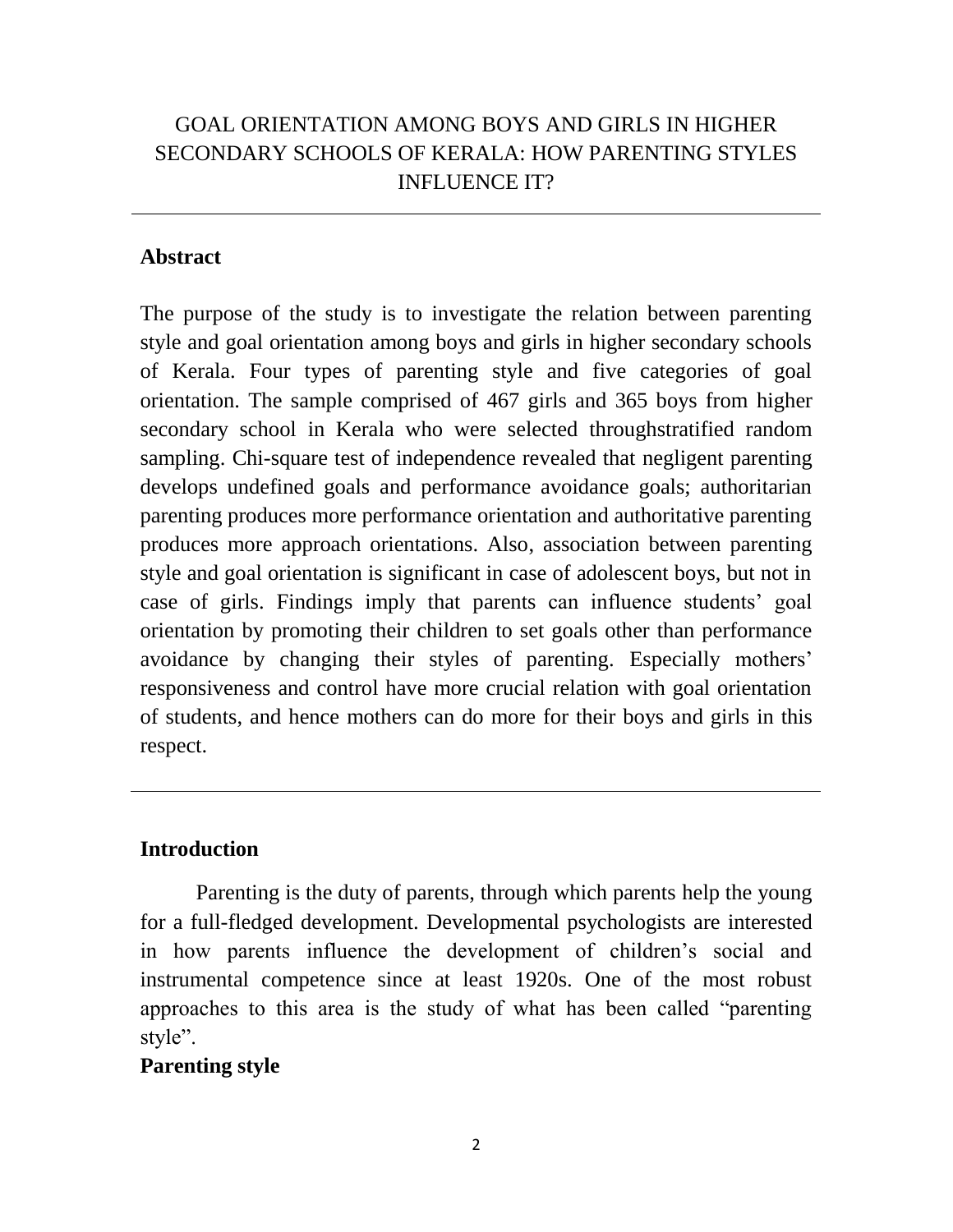There are two major dimensions underlying parental behavior (Maccoby& Martin, 1983); they are parental responsiveness and parental demandingness. Parental responsiveness refers to "the extends to which parents intentionally foster individuality, self-regulation and self-assertion by being attuned, supportive and acquiescent to children special needs and demands"(Baumrind, 1971). Parental demandingness refers to "the claims parents make on children to become integrated to the family whole, by their maturity demands, supervision, disciplinary efforts and willingness to confront the child who disobeys". Categorizing parents according to whether they are high or low on parental demandingness and responsiveness creates a typology of four parenting styles: indulgent, authoritarian, authoritative and uninvolved (Maccoby & Martin, 1983). Parenting style has been found to predict child well-being in the domains of social competence, academic performance, psychosocial development and problem behavior.

#### **Goal orientation**

Ames and Archer (1988) integrated the theories of Dweck (Dweck, 1986), Nicholls (Nicholls, 1984) and other theorists; they identified two types of achievement goals, which they called mastery and performance goals. Goal theorists separated each orientation into two dimensions: approach and avoidance (Elliot&Church, 1997; Pintrich, 2000). Pintrich (2000) identified four orientations; they are performance approach orientation, performance avoidance orientation, mastery approach orientation and mastery avoidance orientation.Research on achievement goal orientation shows that, mastery goal adoption leads to a variety of positive outcomeswhereas performance goal adoption leads to a variety of negative outcomes (Dupeyrat& Marine ,2005; Howell & Watson ,2007; Wang &Erdheim,2007; Sins, Joolingen, Savelsbergh&Hout-Wolters, 2008;Tuominen-Soini, Salmela-Aro&Niemivirta,2008;Kadivar, Kavousian, Arabzadeh & Nikdel, 2011;Polychroni, Hatziehristou & Sideridis, 2012).

The present study intends to find out the relation between parenting style and goal orientation of higher secondary school students of Kerala.

#### **Methodology**

*Participants*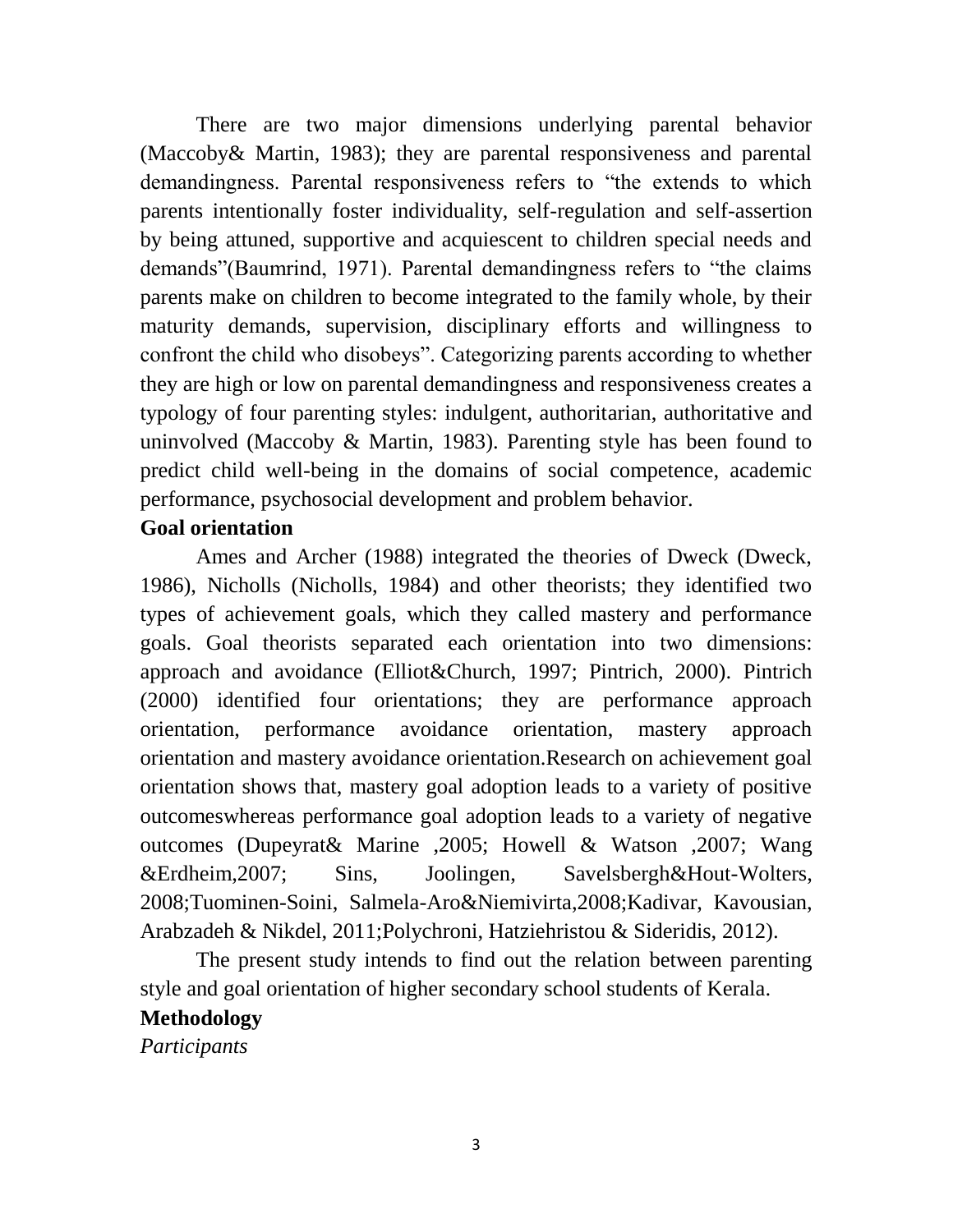The sample comprised of 467 girls and 365 boys from higher secondary school in Kerala. The sampling technique used was stratified random sampling method, given due representation to strata like locale, type of management, gender of student and subject taken by student.

#### *Instruments*

## *Scale of Parenting style*

Scale of parenting style, developed by Gafoor and Abidha (2012), was administered to assess the perceived parenting style of higher secondary school students. The items in the scale were prepared on the basis of characteristics that described by Baumrind for parental responsiveness and parental control. Scale of parenting style is a five point Likert type instrument. There are 19 items to measure responsiveness and 19 items to measure parental control.Scores for each parent were taken separately and sum of scores of each parent were taken for overall score. The test-retest coefficient of reliability of responsiveness variable in the scale is 0.81 and for control it is 0.83.

## *Goal Orientation Inventory*

Goal Orientation inventory, developed by Gafoor and Abidha (2012), was used to find out the goal orientation of higher secondary school students. The inventory has been developed on the basis of achievement goal theories of Dweck (1986); Ames (1992); Pintrich (2000). Characteristics of performance goal orientation and mastery goal orientation were worked as the basis for the construction of items in the tool. The inventory consists of four categories of response. The subject needed to select a response category which he thought that it is most appropriately describes his or her goal. If the student has no specific goal orientation it is categorized as undefined goal orientation.

## *Procedure*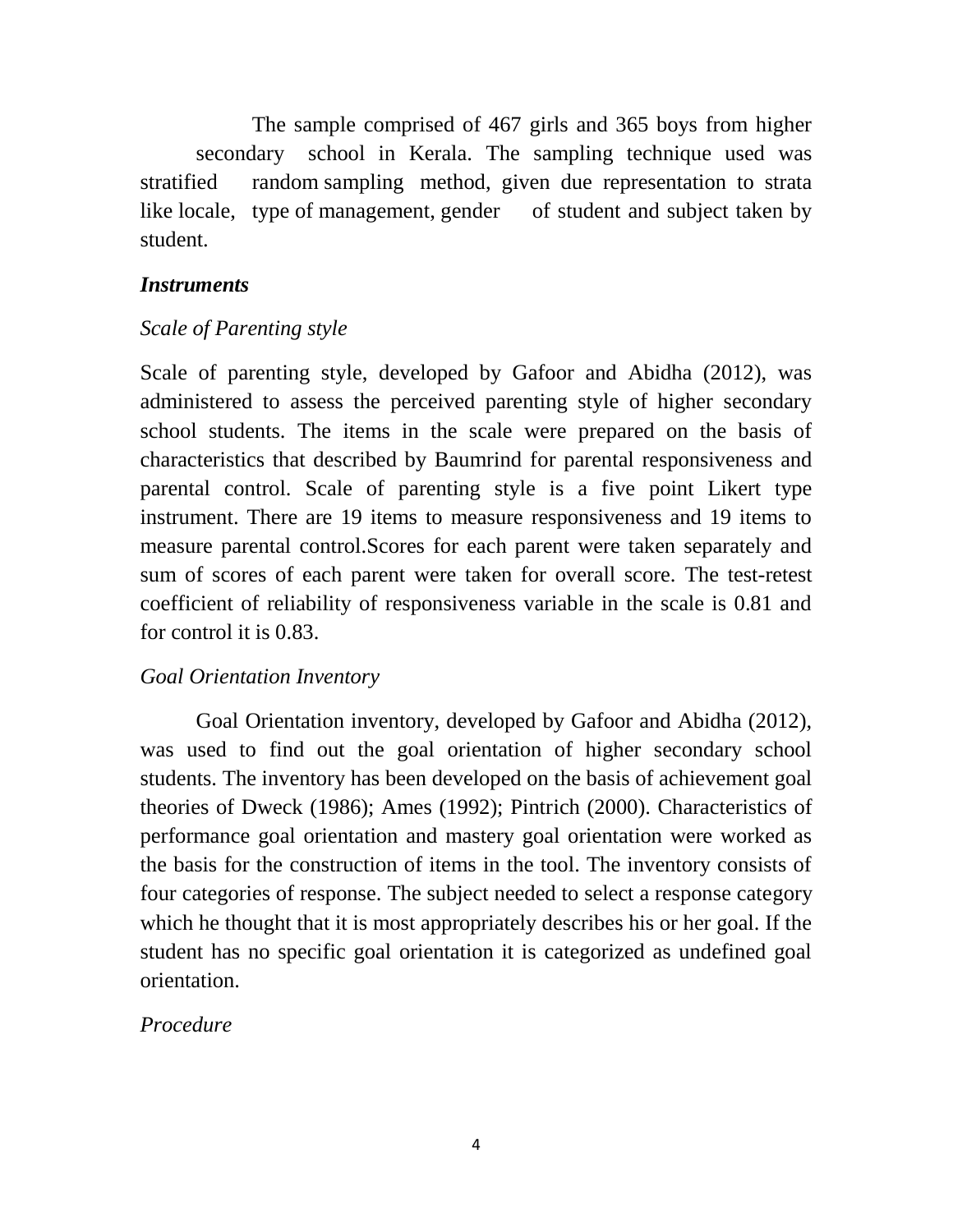After developing a rapport with the students the instruments were administered to the students. Proper instructions were given before administering the tool. All the doubts about the items were cleared on time.

#### *Data analysis*

Relation between parenting style and goal orientation of higher secondary school students were examined using chi-square test of independence.

#### **Results**

The results show that there exist a significant association between parenting style and goal orientation of adolescents in higher secondary schools  $\left[\chi^2(12, N = 832) = 30.47, p < 0.01\right]$ . Negligent parenting results more undefined goals (50% undefined goals were from the students who gets negligent parenting). Negligent parenting results in more performance avoidance goal orientation (54.3% of performance avoidance orientation were from the student who gets a negligent parenting). Authoritarian parenting tends to associate with less undefined goals (2.9%), and tends to produce more performance orientation (47.1% performance approach orientation and 38.2% performance avoidance orientation), but very less mastery approach orientation and mastery avoidance orientation (5.9% each). Authoritative parenting tends to associate with more approach orientation, whether it is performance or mastery, than avoidance. Also the results revealed that association between parenting style and goal orientation of adolescent boys in higher secondary schools  $[\chi^2 (12, N = 365) = 21.85, p <$ .05] is significant, but of girls is not significant  $[\chi^2$  (12, N = 467) =15.65, p>.05]. It is found that as mothers' responsiveness is high, girls have less performance avoidance goal, mothers' control reduce performance avoidance orientation in adolescents.

#### **Discussion**

Parenting, one of the most influential interactions in case of students proved its crucial role in development of a student. Most of the research in achievement motivation suggested that mastery orientation is the most adaptive goal orientation for learning. Since there is a relation between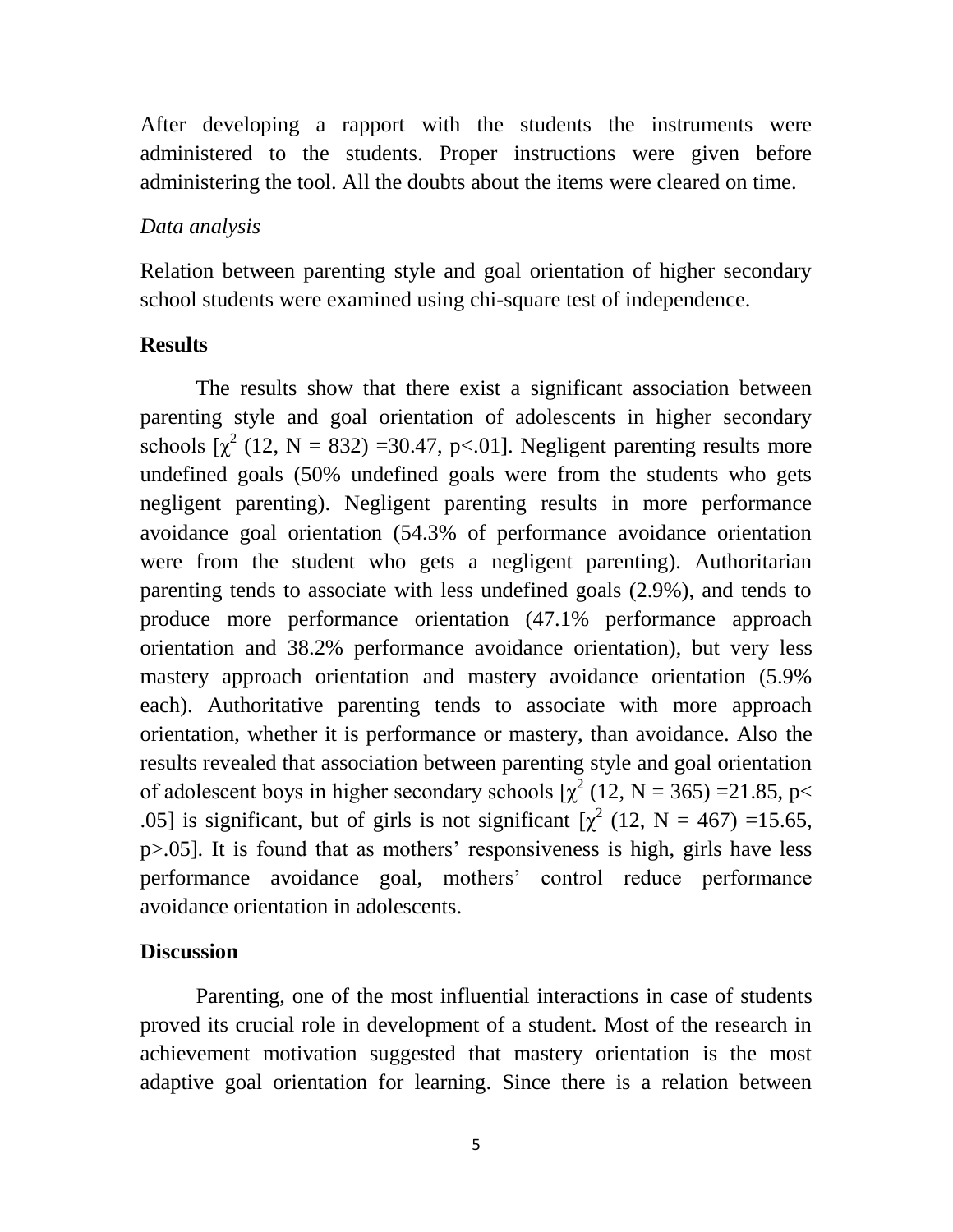parenting style and goal orientation of adolescents, parents have to be aware and be supported to influence the students' goal orientation to set it in fashion the most appropriate to facilitate learning and development.

The previous researches show that performance avoidance orientation has negative effects on achievement as well as well-being. Performanceavoidance-goal orientation is the least desirable goal orientation. Therefore, it would not be better to have a performance-avoidance-goal orientation. Present study results show that parents, through their parenting style, can influence students' goal orientation. Therefore, Parents can promote their children to set goals other than performance avoidance by changing their styles of parenting.Because mothers' responsiveness and control have more crucial relation with goal orientation of students, mothers can do more for their boys and girls.

Among the sample, 58% of students have a performance orientation and only 34% have mastery orientation. Performance orientation will create more tension in students. Teachers and parents need to promote more mastery orientation along with performance orientation.

Negligent parenting results in more performance avoidance orientation in case of both girls and boys. Therefore, parents should be aware of the effects of their behavior with their child, so that they can adopt appropriate parenting style.Authoritative parenting promotes both performance and mastery approach orientation. Therefore, it is better to have an authoritative rearing pattern for a healthy goal orientation.

This study found important relation between parenting style and goal orientation of adolescents. The study is consistent with the findings of Baumrind that the authoritative parenting is the most effective parenting. So the parents should be aware that they would be affecting their wards' goal orientation through their responsiveness and control.

#### **References**

- Ames, C. (1992). Classrooms: Goals, structures, and student motivation. *Journal of Educational Psychology*, *84*(3), 261-271.
- Ames, C., & Archer, J. (1988). Achievement goals in the classroom: Student's learning strategies and motivational processes. *Journal of Educational Psychology, 80*, 260-267.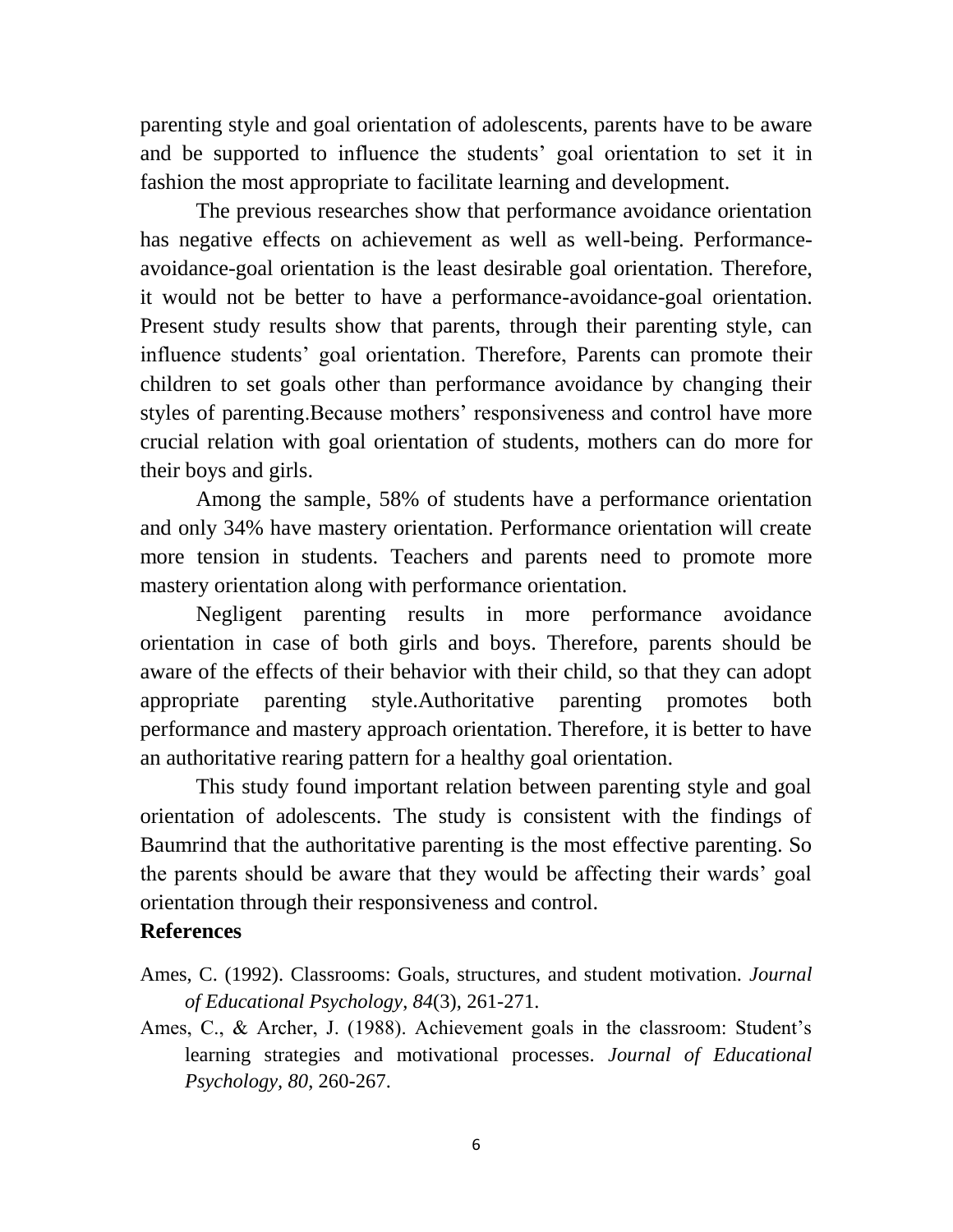- Baumrind, D. (1967). Child care practices anteceding three patterns of preschool behavior. *Genetic Psychology Monographs, 75(1)*, 43-88.
- Baumrind, D. (1971). Current patterns of parental authority.*Developmental Psychology Monograph, 4(1, Pt. 2*), 1-103.
- Baumrind, D. (1978). Parental disciplinary patterns and social competence in children. *Youth and Society*, 9, 238-276.
- Dupeyrat, C., & Marine, C. (2003). Implicit theories of intelligence, goal orientation, cognitive engagement, and achievement: a test of Dweck's model with returning to school adults. *Contemporary Educational Psychology, 30,* 43- 59.
- Dweck, C. S. (1986) Motivational processes affecting learning. *American Psychologist, 41*.1040-1048.
- Elliot, A. J., & Church, M. A. (1997).A hierarchical model of approach and avoidance achievement motivation.*Journal of Personality and Social Psychology,72*(*1*), 218-232.
- Howell, A. T., & Watson, D. C. (2007). Procrastination: associations with achievement, goal orientations and learning strategies. *Personality and Individual Differences*, 43, 167-178.
- Kadivar, P., Kavousian, T., Arabzadeh, M., &Nikdel, F. (2011).Survey on relationship between goal orientation and learning strategies with academic stress in university students.*Procedia- Social and Behavioral Sciences*, 30, 453-456.
- Maccoby, E.E., & Martin, J.A. (1983). Socialization in the context of the family: Parent–child interaction. In P. Mussen and E.M. Hetherington, editors, *Handbook of Child Psychology, volume IV: Socialization, personality, and social development*. New York: Wiley.
- Nicholls, J. G. (1984). Achievement motivation: Conceptions of ability, subjective experience, task choice, and performance. *Psychological Review, 91*, 328- 346.
- Pintrich, P. R. (2000). Multiple goals, multiple pathways: The role of goal orientation in learning and achievement. *Journal of Educational Psychology,92,* 544–555.
- Pintrich, P.R. (2000). Educational psychology at the millennium: A look backward and a look forward. *Educational Psychologist, 35,* 221-226.
- Polychroni, F., Hatzichristou, C., &Sideridis, G. (2012).The role of goal orientations and goal structures in explaining classroom social and affective characteristics.*Learning and Individual Differences*, 22, 207-217.